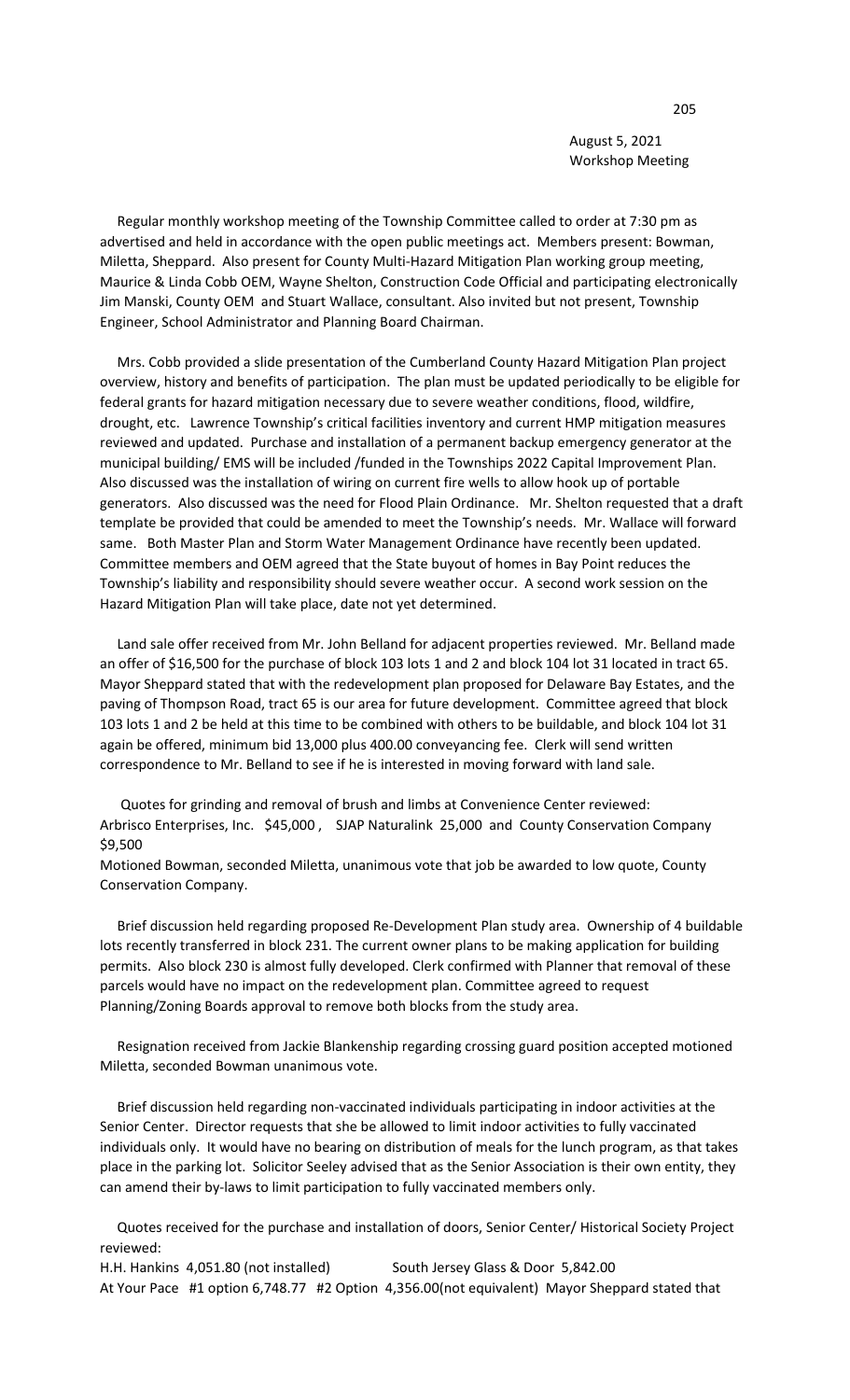## August 5, 2021 continued 206

door quoted by South Jersey Glass and door matches existing doors and would be the better choice. All agreed. Motioned Miletta, seconded Bowman, unanimous vote that award be made to South Jersey Glass and Door in the amount of 5,842.00.

Payment of approved vouchers authorized, motioned Miletta, seconded Bowman, unanimous vote.

 No further business to discuss, meeting adjourned at 9:50 pm, motioned Bowman, seconded Miletta, unanimous vote.

Ruth Dawson, Clerk

 Monday August 9, 2021 Regular Monthly Meeting

Meeting called to order as advertised and held in accordance with the Open Public Meetings Act. Members present: Sheppard, Miletta, Bowman.

 $\overline{\phantom{a}}$  , and the contract of the contract of the contract of the contract of the contract of the contract of the contract of the contract of the contract of the contract of the contract of the contract of the contrac

Following the Pledge of Allegiance, minutes of the July  $8<sup>th</sup>$ , 12<sup>th</sup> and 15<sup>th</sup> meetings approved, motioned Bowman, seconded Miletta, unanimous vote Reports for the month of July accepted motioned Miletta, seconded Bowman unanimous vote.

 Land sale conducted as advertised with the following results: Block 10 lots 21, 22 sold to Michelle & Rickey Urgo, \$2000.00 each, lots to be combined with their existing lot 10, bid accepted, motioned Bowman, seconded Miletta, unanimous vote.

 Resolution 2021-46, Certification/Group Affidavit that the governing body has reviewed the "Findings and Recommendations" section of the 2020 annual audit, resolution approved motioned Miletta, seconded Bowman, unanimous vote.

Grace period extended on 3<sup>rd</sup> quarter tax installment due August 1 to August 25 due to a delay in mailing of tax bills approved motioned Bowman, seconded Miletta, unanimous vote, Resolution 2021- 47. Interest on payments received after August 25 will be calculated from August 1.

 Public Hearing for final adoption held as advertised, Ordinance No. 20241-427, Bond Ordinance of the Township of Lawrence, County of Cumberland NJ, Providing for the Acquisition of a Dump Truck Appropriating \$170,000 Therefor, Including \$15,278 Proceeds of Obligations Not Needed for the Originally Authorized Purpose, and \$8,722 From the Capital Improvement Fund, and Authorizing The Issuance of \$146,000 Bonds or Notes of the Township to Finance Part of The Cost Thereof . Hearing opened and receiving no public input, closed and the ordinance was finally adopted as motioned Miletta, seconded Bowman, unanimous vote.

 Ordinance No. 2021-428, Amend 2021 Salary ordinance approved on first reading. Public hearing for final adoption will take place at the regular meeting of September 13<sup>th</sup>.

 Payment of additional approved vouchers authorized motioned Bowman, seconded Miletta, unanimous vote.

 Award made to South Jersey Glass and Door for purchase and installation of doors at Senior Center/Historical Society project be rescinded as the quote in the amount of 5,842.00 had expired and was changed to 7,010.00 due to increased cost of material and awarded to At Your Pace, comparable door at a cost of 6,748.77 motioned Bowman, seconded Miletta, unanimous vote. Mayor Sheppard advised that quotes will be coming for insulation and sheet rock. Project is moving along nicely.

 With no further business to discuss, meeting adjourned at 8pm motioned Bowman, seconded Miletta.

 $\overline{\phantom{a}}$  , and the contract of the contract of the contract of the contract of the contract of the contract of the contract of the contract of the contract of the contract of the contract of the contract of the contrac

Ruth Dawson, Clerk